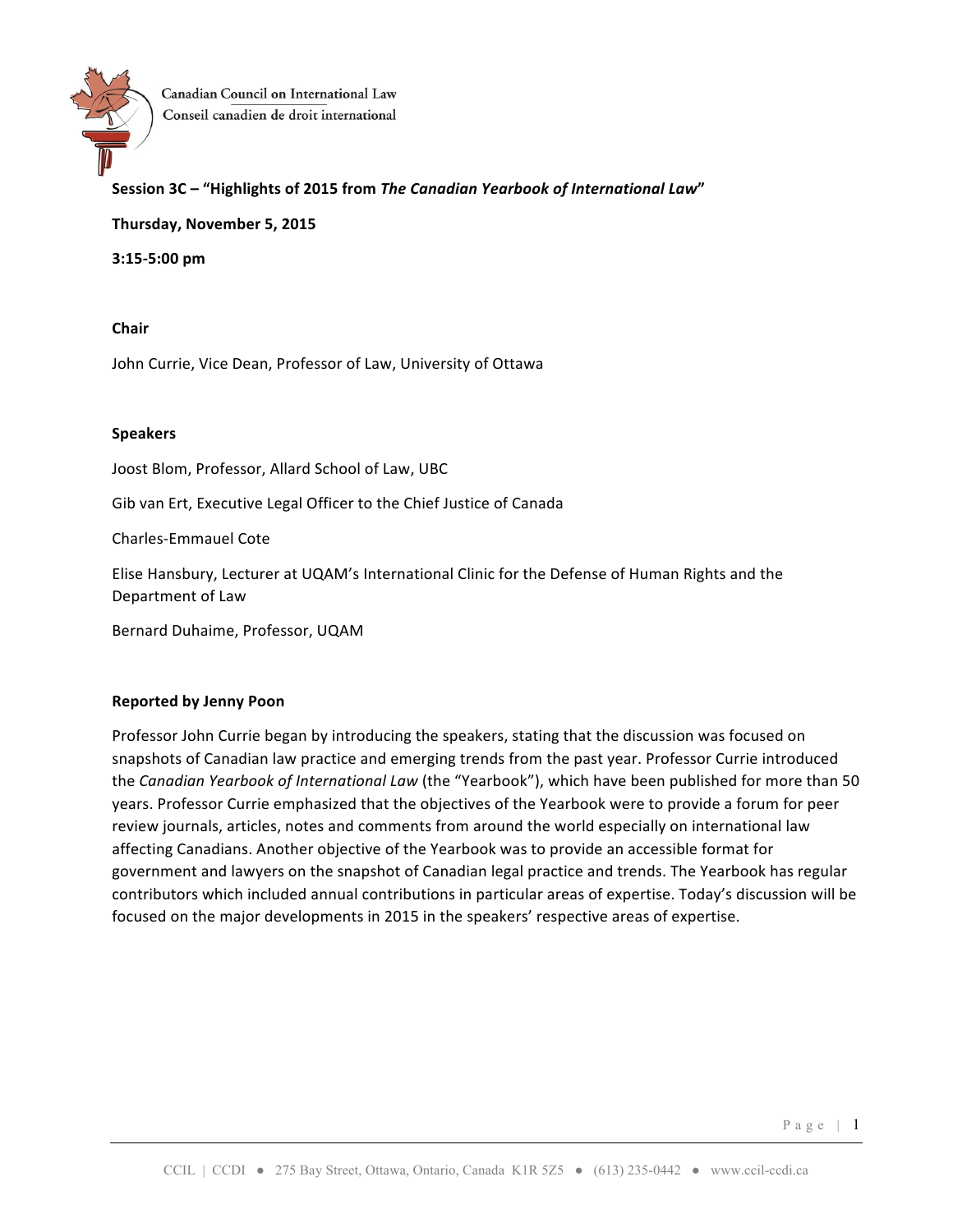

#### **Professor Blom**:

*Overview:*

Professor Blom's discussion centred on the development of two new cases in the Supreme Court of Canada, namely *Chevron Corporation v. Daniel Carlos Lusitande Yaiguaje* [2015] SCC 42 ("Chevron"), and *Equustek Solutions Inc. v. Jack* [2015] BCJ No 1193 ("Equustek"). According to Professor Blom, both cases concern the issue of jurisdiction, which changed in 1990 when the Supreme Court of Canada (the "SCC") told us that the jurisdiction of a provincial court was limited by the Constitution. For instance, either the defendant or the subject matter of the case need to have a real and substantial connection with the province.

## *Background of the Chevron case:*

Both of the Chevron and Equustek cases dealt with this requirement but in different contexts. The Chevron case is a fascinating case with a long history of claims that was first brought in Federal Court of New York in 1993. After 9 years, the case was dismissed based on the fact that it should be heard in Equador. The defendant of the case submitted to the jurisdiction in Equador, where the judgment of \$18 Billion USD was given to the Equadorian, but was lowered to \$9 Billion USD on appeal 2 years later.

## *The Ontario action:*

An action was started in Ontario to enforce the Ecuadorian judgment but the US Federal court in New York decided that the Ecuadorian judgment was obtained by fraud – which would make it unenforceable in the United States and in Canada. The Canadian courts, however, applied their own standards of enforceability and are notably willing to enforce foreign judgments. Chevron now wants to enforce the action in Ontario. The claim is against Chevron US, who are sued by Equaordian villagers. Chevron US has no presence in Canada. According to Chevron US, there is no jurisdiction over Chevron Canada because there is no real and substantial connection with Ontario. Chevron Canada argues that they are not Chevron US, so they are not liable on the judgment because their assets in the jurisdiction does not belong to the US.

## The decision of the court:

At first instance, the motion judge agreed that there is jurisdiction over enforcement against Chevron US and Canada, but decided to stay the proceeding against the both of them. The Court of Appeal set aside the stay of proceedings because no parties requested for a stay, instead, the only issue was jurisdiction over both. The SCC held that there was no appeal from the reversal of stay by the Court of Appeal, because it will get into the merits of the case. The SCC upheld the Court of Appeal's judgment and held that there is jurisdiction because the real and substantial connection requirement was the basic requirement in a civil matter, but it does not apply here at all, since it is an enforcement action which is different. The SCC also stated that an enforcement action is different from the original action in that the only requirement is the proof that Chevron US has been served.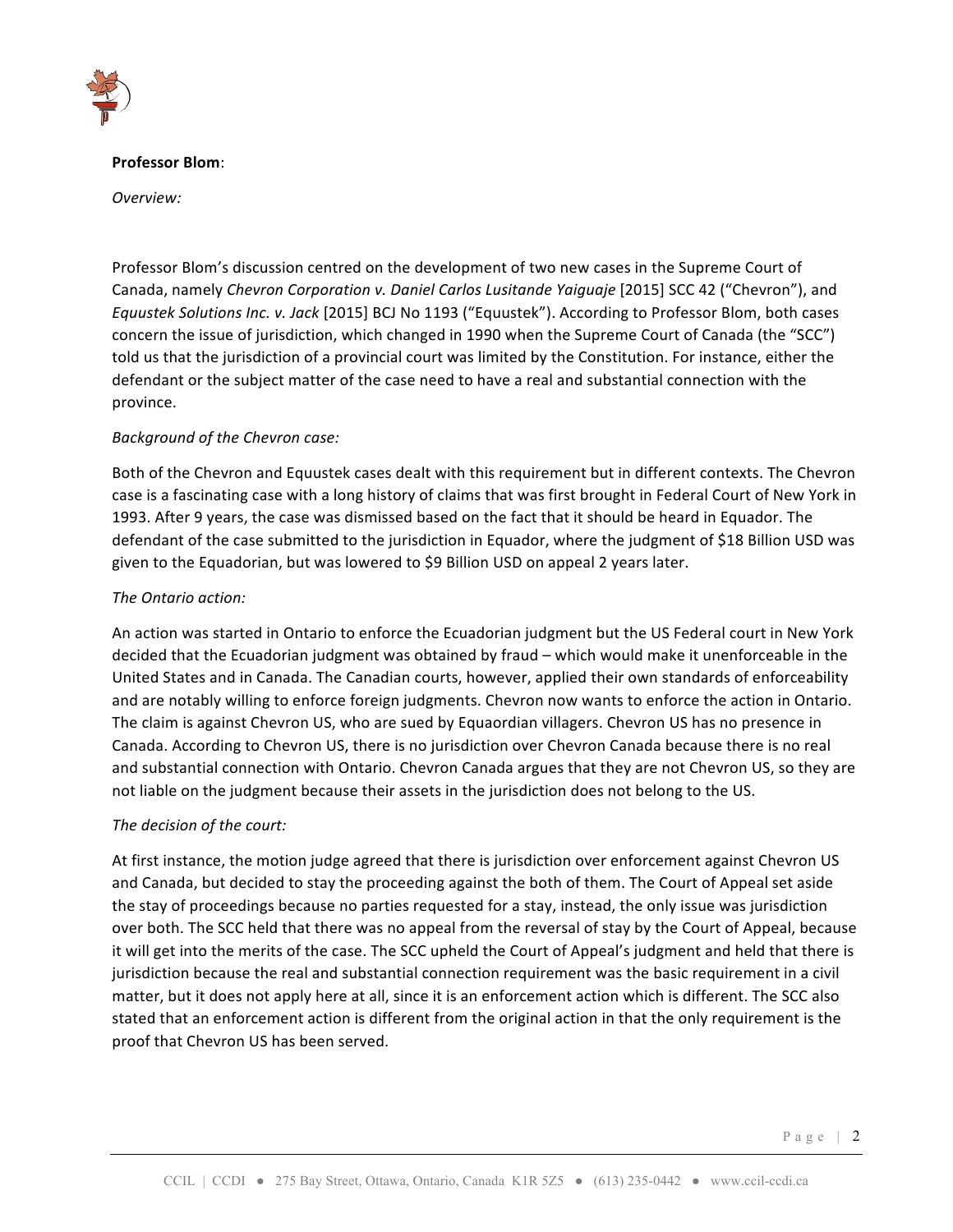

According to Professor Blom, the SCC could have just say substantial connection is "messier" and Chevron US could have argued foreign non-convenience or fraud. Chevron Canada could have argued that there has to be a real and substantial connection between corporate entity in Canada and the claim.

### *Implications of this case:*

The question remains whether there is a form of necessity. For instance, can you sue here if it is not possible to sue somewhere else? Quebec has a law that allows that.

#### **The Equustek case:**

The case is about making industrial networking equipment in British Columbia. Although the Plaintiffs got an interlogatory injunction against the Defendants, the Defendants continued to vigorously market their product on the Internet. The Plaintiffs wanted an injunction against Google for beating them to index the wrongdoer's (the Defendant's) website. There has to be a real and substantial connection between the party and British Columbia. The Plaintiff is based in British Colombia, which was enough for the court to grant an injunction against Google to stop indexing the wrongdoer's (the Defendant's) website, because there is no other way to stop the wrongdoer (the Defendant) except through Google. Google's argument was that If the injunction is granted, then Google will be subjected to every court on the planet. The key take away point is that globalization changes everything about jurisdiction of state courts.

#### **Gib van Ert:**

According to Ert, many people are going into international law, but he questions whether that trend will continue. Every year, there is more to say about international law. Year after year, Canadian courts have to grapple with international law increasingly more so than the years preceding. Ert summarizes a few key cases that has significance this year.

# *Hupacasath First Nation v. The Minister of Foreign Affairs Canada and the Attorney General of Canada* [2015] FCA 4:

The First Nations of British Colombia challenges the Canada-China Investment Agreement, and challenges Canada's decision to enter into the agreement which affects the rights of First Nations of British Columbia to British Colombia lands.

The claim lost at first instance but then went on to appeal. The most important issue on appeal was the Federal Court of Appeal (the "FCA") of its own motion decides to examine the question whether it have jurisdiction to appeal. For the Ontario Court of Appeal (the "OCA") case, the question was whether the power to review a prerogative power was inherent in the court. The SCC held that the FCA should not to be quick to find that it lacks jurisdiction, because the FCA had parallel jurisdiction to review prerogative power